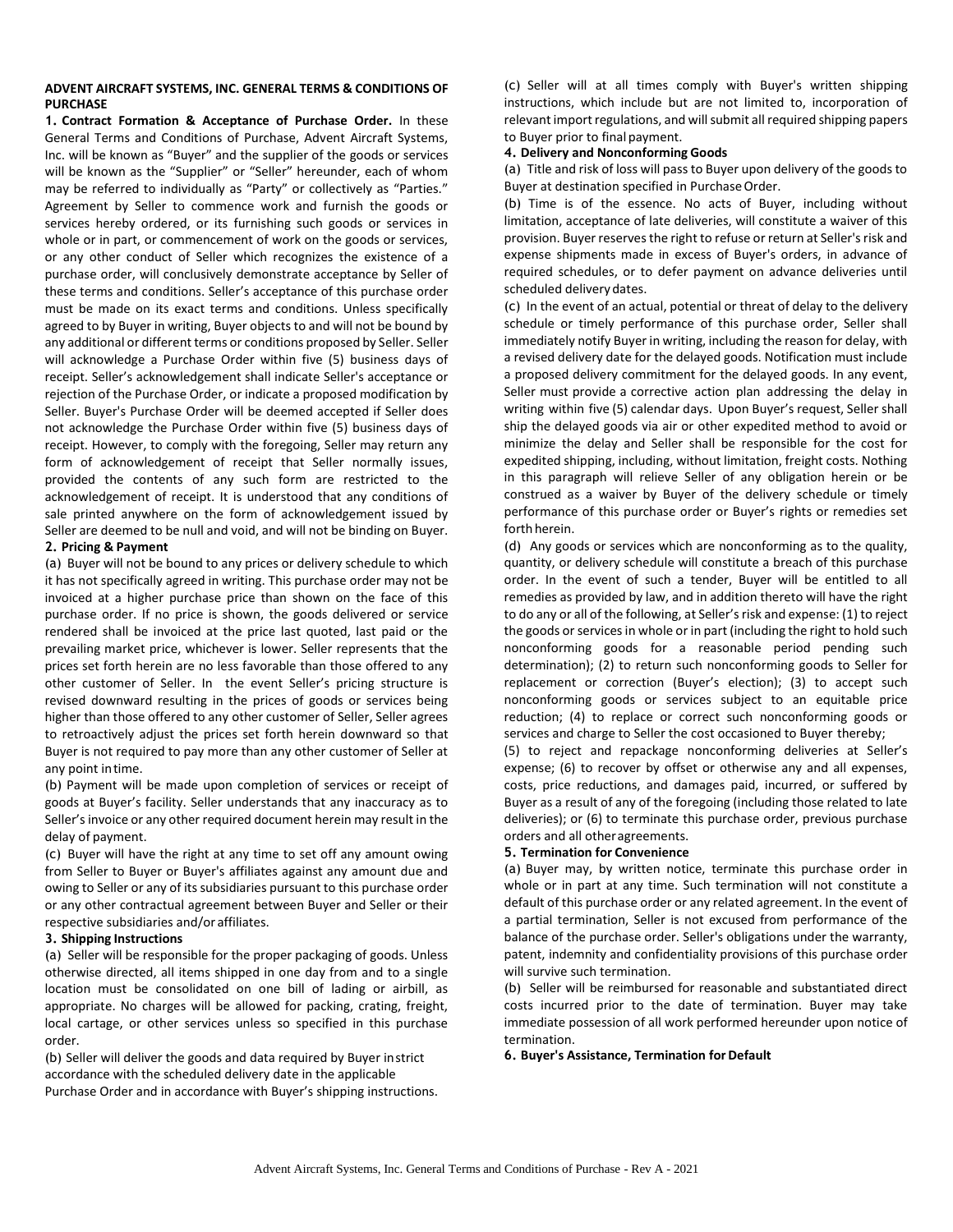(a) In the event Buyer reasonably believes Seller is in default, or unable to meet any delivery date or specification herein, Buyer may, in its sole discretion, provide representatives at Seller's facility to advise and assist Seller in fulfilling its commitments under this purchase order; provided however, Buyer's activities will not relieve Seller of its obligations hereunder. Seller shall pay Buyer's reasonable costs and expenses associated with such activities. Seller's obligations under the warranty, patent, indemnity and confidentiality provisions of this purchase order will survive such termination.

(b) Buyer may terminate this purchase order, or work under this purchase order, in whole or in part, for the breach of one or more of its terms and Seller's failure to fully cure such breach within ten (10)

calendar days following Buyer's issuance of written notice to Seller advising of such breach and Buyer's intent to terminate this purchase order for Seller's default. Buyer is not required to provide assistance to Seller pursuant to paragraph 5(a) before such termination. Buyer may terminate this purchase order immediately and without prior notice upon the insolvency of Seller, filing of a voluntary or involuntary petition of bankruptcy by or against Seller, or the making of an assignment for the benefit of creditors by Seller. Buyer may terminate this purchase order immediately and without prior notice should the Seller, or any of its officers, directors, owners, partners, managers or supervisors be debarred, suspended, proposed for debarment or declared ineligible for the award of contracts by any federal department or agency.

(c) In the event of Seller's default hereunder, Buyer may exercise any or all rights accruing to it at law or in equity. If, after termination, it is determined that Seller was not in default, the termination will be deemed for Buyer's convenience and the rights and obligations of the parties will be as set forth in paragraph 5, above.

**7. Excusable Delay.** Except for defaults of Seller's subcontractors at any tier, neither Buyer nor Seller will be liable for any failure to perform due to any cause beyond their reasonable control and without their fault or negligence. Such causes include, but are not limited to, acts of God or of the public enemy, acts of the Government in either its sovereign or contractual capacity, fires, floods, epidemics, terrorism, quarantine restrictions, strikes, freight embargoes and unusually severe weather. In the event that performance of this purchase order is adversely affected by such causes ("Excusable Delay"), then the party whose performance is affected shall notify the other party's authorized representative in writing and, at Buyer's option, this purchase order will be completed with such adjustments as are reasonably required by the Excusable Delay, or Buyer may terminate this purchase order for convenience. If the delivery of any goods or services ordered hereunder is delayed more than one (1) month beyond the last day of the month when delivery is scheduled, Buyer may, upon written notice to Supplier, terminate any and all unsatisfied Purchase Orders. Buyer may also exercise any of its rights and remedies provided for in Section 6.

**8. Stop Work Order.** Upon a ten (10) calendar day written notice and without recourse, Buyer may issue a stop work order to Seller to suspend work on goods or services. In due course, Buyer will issue written notice to Seller to restart the work and Supplier shall do so within ten (10) calendar days after receipt of Buyer's notice. Seller shall subsequently perform in accordance with a mutually agreed revised schedule. If the stop work order lasts for more than one (1) year, Buyer will decide to extend the period of the stop work order or terminate the purchase order as a termination for convenience.

## **9. Disputes**

(a) Any controversy or claim arising out of or relating to this purchase order or the breach thereof may be settled at Buyer's sole discretion either by submitting the claim to: (i) a court of competent jurisdiction or (ii) binding arbitration before a single arbitrator in accordance with the Commercial Arbitration Rules of the American Arbitration Association. Judgment upon the arbitrator's award may be entered in

any court havingjurisdiction.

(b) This Agreement and any claim, controversy or dispute arising under or related to the Agreement, the relationship of the parties and/or the interpretation and enforcement of the rights and duties of the parties shall be construed by the laws of the State of Delaware, without resort to any choice of law rules followed by the courts of Delaware. Venue for any litigation shall be in the state or federal courts sitting in Tulsa, Oklahoma; and venue for arbitration shall be in Tulsa, Oklahoma.

(c) Pending resolution or settlement of any dispute arising under this purchase order, Seller will proceed diligently as directed by Buyer with the performance of this purchaseorder.

## **10. Remedies**

(a) The rights of both parties hereunder will be in addition to their rights and remedies at law or in equity. Failure of Buyer to enforce any right will not constitute a waiver of such right or of any other rights.

(b) In no event will Seller be entitled to anticipatory profits or to special (including multiple or punitive), incidental, or consequential damages (including without limitation, lost profits) arising from or relating to this purchase order, or any breach thereof.

# **11. Confidentiality and Release ofInformation**

(a) Unless otherwise agreed in writing, all specifications, information, data, drawings, software and other items supplied to Buyer by Seller will be disclosed to Buyer on a non-confidential basis and may be used and/or disclosed by Buyer without restriction.

(b) All specifications, information, data, drawings, software, and other items which are (i) supplied by Buyer, (ii) obtained by Seller and paid for by Buyer for performance of this purchase order, or

(iii) which are to be furnished by Seller on this purchase order, will be confidential. Seller shall not disclose this information to any third party without Buyer's prior written consent, nor use such other than in performance of this purchase order.

(c) Seller shall not publish, distribute or use any information developed under or about the existence of this purchase order, or use the Advent Aircraft Systems name (or the name of any division, affiliate or subsidiary thereof), logo, trademark, service mark, or trade dress for the purpose of advertising, making a news release, creating a business reference, creating a website content or for products or service endorsement without prior written approval of Buyer.

# **12. Property**

(a) Unless otherwise agreed, special dies, tools, jigs, fixtures, equipment, and patterns ("Property") will be furnished by and at the expense of Seller. Said Property will be kept in good condition and replaced by Seller when necessary, without expense to Buyer.

(b) All confidential information and all Property furnished by Buyer to Seller, or specifically paid for by Buyer, will be the property of Buyer, will be subject to removal upon completion or termination of this purchase order at Buyer's request, will be held at Seller's risk, and will be kept insured by Seller while in its custody or control in an amount equal to the replacement cost thereof, with loss to be paid to Buyer. Seller shall maintain proper care and maintenance of Buyer's Property and shall notify Buyer within seven (7) calendar days of any damage, significant wear or loss thereto. Seller shall not relocate Buyer's Property without Buyer's prior written authorization.

(c) Seller agrees to make no charge for storing Buyer's Property after completion of this purchase order unless such charges are authorized by a storage agreement entered into by bothparties.

(d) No Property owned by Buyer will be reworked, altered, or constructed by Seller without prior written permission from Buyer, and will be used only in performance of work under this purchase order unless Buyer provides prior written consent otherwise.

(e) Goods manufactured or services rendered in accordance with Buyer's specifications and drawings will not be furnished or quoted to any other party without Buyer's prior written consent.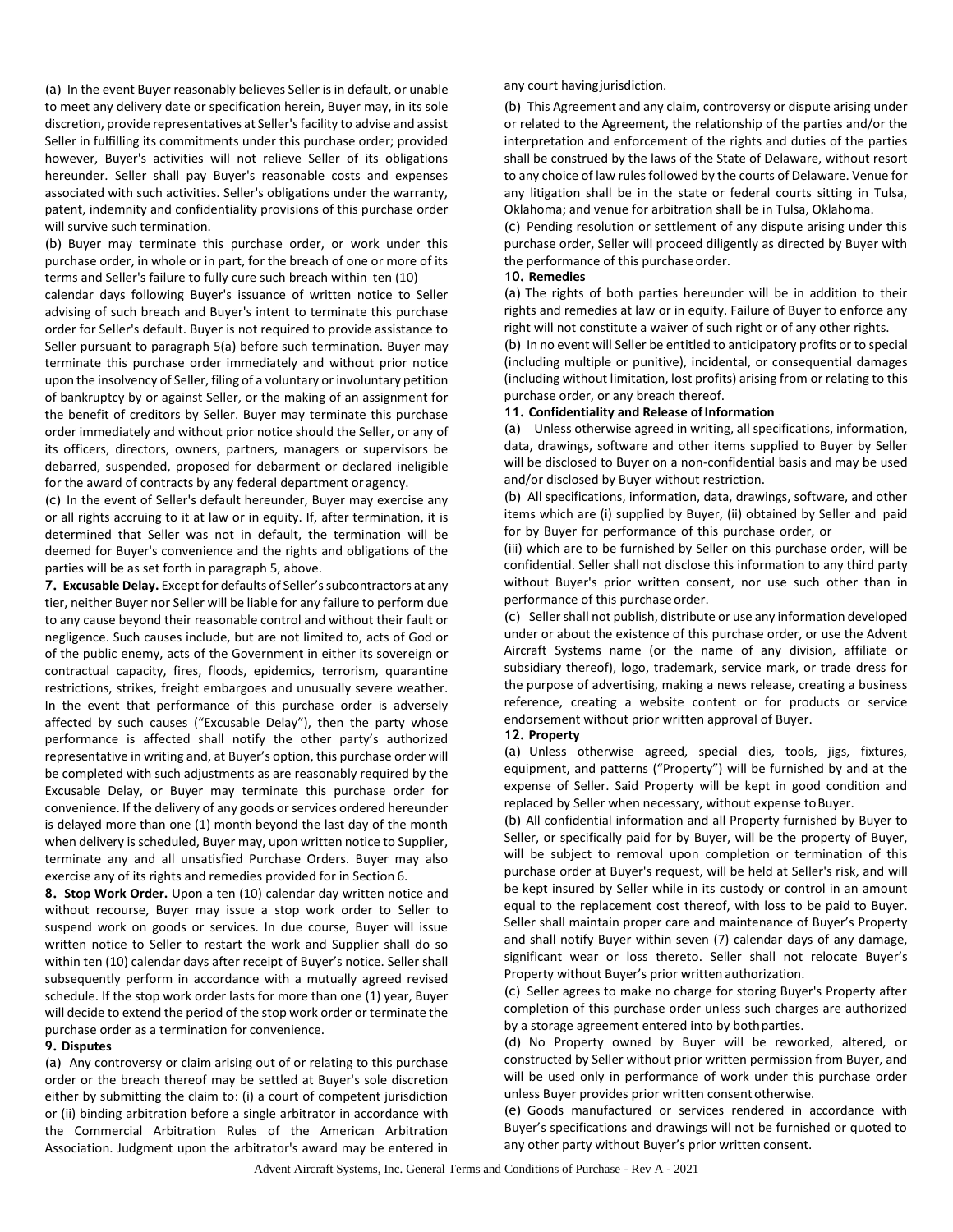(f) Any invention or intellectual property first made or conceived by Seller in the performance of this purchase order or which is derived from or based on the use of confidential information supplied by Buyer will be considered a "work made for hire" and will be and become the property of Buyer; and Seller shall execute any documents necessary to perfect Buyer's title thereto.

#### **13. Data**

(a) "Data", as used in this clause, means technical writing, sound recordings, pictorial reproductions, drawings, specifications, reports, instructions or other representations and works of a technical nature, which are to be delivered or produced pursuant to thisorder.

(b) All Data first produced in the performance of this purchase order will be the sole property of Buyer. Seller agrees not to assert any rights in or to use said Data without the prior written consent of Buyer.

(c) Seller shall supply drawings, reports and instructions to Buyer sufficient for Buyer to manufacture, assemble and test, either in Buyer's own right or through subcontract, for all goods, parts, assemblies and components that are a part of this order. Supplier shall clearly identify and specify any special processes.

**14. Subcontracting.** In the performance of this purchase order, Seller shall not issue a subcontract or purchase order valued at (i) \$100,000 or more or (ii) 10 percent of the indicated value of this purchase order, whichever figure is less, without the written approval of Buyer.

## **15. Warranty**

(a) Seller warrants the goods delivered or services rendered pursuant to this purchase order will be free from defects in workmanship, materials, and design and will be in accordance with Buyer's specifications, drawings, and/or samples in all respects and be free of operational or functional problems as a result of computer software, processes or systems. These warranties will survive final acceptance and payment pursuant to Oklahoma UCC 2-601 and 2-608.

(b) This warranty will extend to both Buyer and Buyer'scustomers.

(c) Seller shall be liable for and save Buyer harmless from any loss, damage, or expense whatsoever that Buyer may suffer from the breach of any of these warranties.

(d) Seller shall notify Buyer within twenty-four (24) hours of the discovery of any defect in the goods furnished or services rendered under this purchase order or any previous purchaseorders.

## **16. Inspection**

(a) Seller shall inspect and test all goods delivered or services rendered to ensure compliance to all requirements as stated in the purchase order.

(b) All goods delivered or services rendered will be subject to inspection and testing by Buyer, its customers and any higher-level contractors, including government agencies, before and during performance and after delivery. Any inspection or testing shall not constitute an acceptance of the results thereof. Neither failure to inspect nor acceptance of an inspection or testing will relieve Seller of any obligation herein and will not be construed as a waiver by Buyer of Buyer's rights or remedies set forth herein.

(c) If inspections and tests are made on Seller's premises or that of Seller's subcontractors, Seller shall furnish without additional charge reasonable facilities and assistance for the safe and convenient inspection and testing required.

(d) Buyer, its customers and its higher-level contractors, including government agencies, will have the right to inspect Seller's manufacturing facilities, processes, inspection systems, quality assurance systems, data, and equipment as may be related to the goods furnished or services rendered under this purchaseorder.

## **17. Revision of Purchase Orders**

(a) Buyer may by written order make changes in delivery schedule, and in the services to be rendered or the goods to be furnished hereunder. If such changes cause an increase or decrease in the cost of

performance of this purchase order or in the time required for its performance, an equitable adjustment will be negotiated and the purchase order will be modified in writing accordingly. Any claim by Seller for adjustment under this clause must be asserted in writing within thirty (30) calendar days from the date of Seller's receipt of the notification. Seller's notification will be followed as soon as practicable with specification of the amount claimed and supporting cost figures. Seller shall proceed with this purchase order as changed pending resolution of the claim.

(b) All changes must be documented and consented to in writing by Buyer. All other information, advice, approvals or instructions given by Buyer's technical personnel or other representatives will be deemed expressions of personal opinion only and will not affect Buyer's and Seller's right and obligations hereunder.

**18. Patents Infringement.** Seller warrants that the sale, use, or incorporation into manufactured products of machines, parts, components, services, devices, material, goods and rights furnished or licensed hereunder which are not of Buyer's design, composition, or manufacture will be free and clear of infringement of any valid patent, copyright, trademark or other proprietary rights. Seller shall save Buyer and its customers harmless from and defend all expenses, liability, and loss of any kind (including attorneys' fees) arising out of claims, suits, or actions alleging such infringement. Seller may replace or modify infringing goods with comparable goods of substantially same form, fit, and function so as to remove the source of infringement; or Seller, at no expense to Buyer, shall obtain for Buyer and its customers the right to use and sell said goods; provided that Buyer's acceptance of either of the foregoing shall not waive any other remedies it may have hereunder.

**19. Taxes.** Supplier shall pay all taxes, duties, dues and other related charges imposed under any present or future law, whether now or hereafter in force, up to the Goods' delivery point stated in this purchase order, as a result of, or in connection with the work or Goods furnished under this purchase order or any Purchase Order issued thereunder.

## **20. Assignments**

(a) Seller may not assign any rights or obligations due or to become due under this purchase order without the prior written consent of Buyer. Buyer may assign, sell, transfer or dispose of (in whole or in part) any of its rights or obligations under this purchaseorder.

(b) As soon as reasonably practical, Seller shall promptly notify the Buyer in writing in advance of any organization changes planned by Seller, including name or ownership changes, mergers or acquisitions.

## **21. Compliance with Law & Gratuities**

(a) Seller warrants that the goods furnished and the services rendered under this purchase order will be manufactured, sold, handled, transported, and provided in compliance with all relevant federal, state, and local laws and regulations, including without limitation, the Fair Labor Standards Act, the regulations and orders of the U.S. Department of Labor, applicable OSHA and EPA requirements, and the U.S. Department of Transportation regulations on hazardous materials.

(b) Seller must declare substances according to Aerospace Standard AS9535.

(c) Seller warrants that it has not offered or given and will not offer or give to any employee, agent, or representative of Buyer any gratuity or any kickback within the meaning of the Anti- Kickback Act of 1986 with a view toward securing any business from Buyer or influencing such person with respect to the terms, conditions, or performance of any contract with or purchase order from Buyer, nor has Seller engaged in any practice in violation of the Foreign Corrupt Practices Act of 1977. Any breach of this warranty will be a material breach of each and every contract between Buyer and Seller.

(d) If Seller is a U.S. company that engages in the business of either